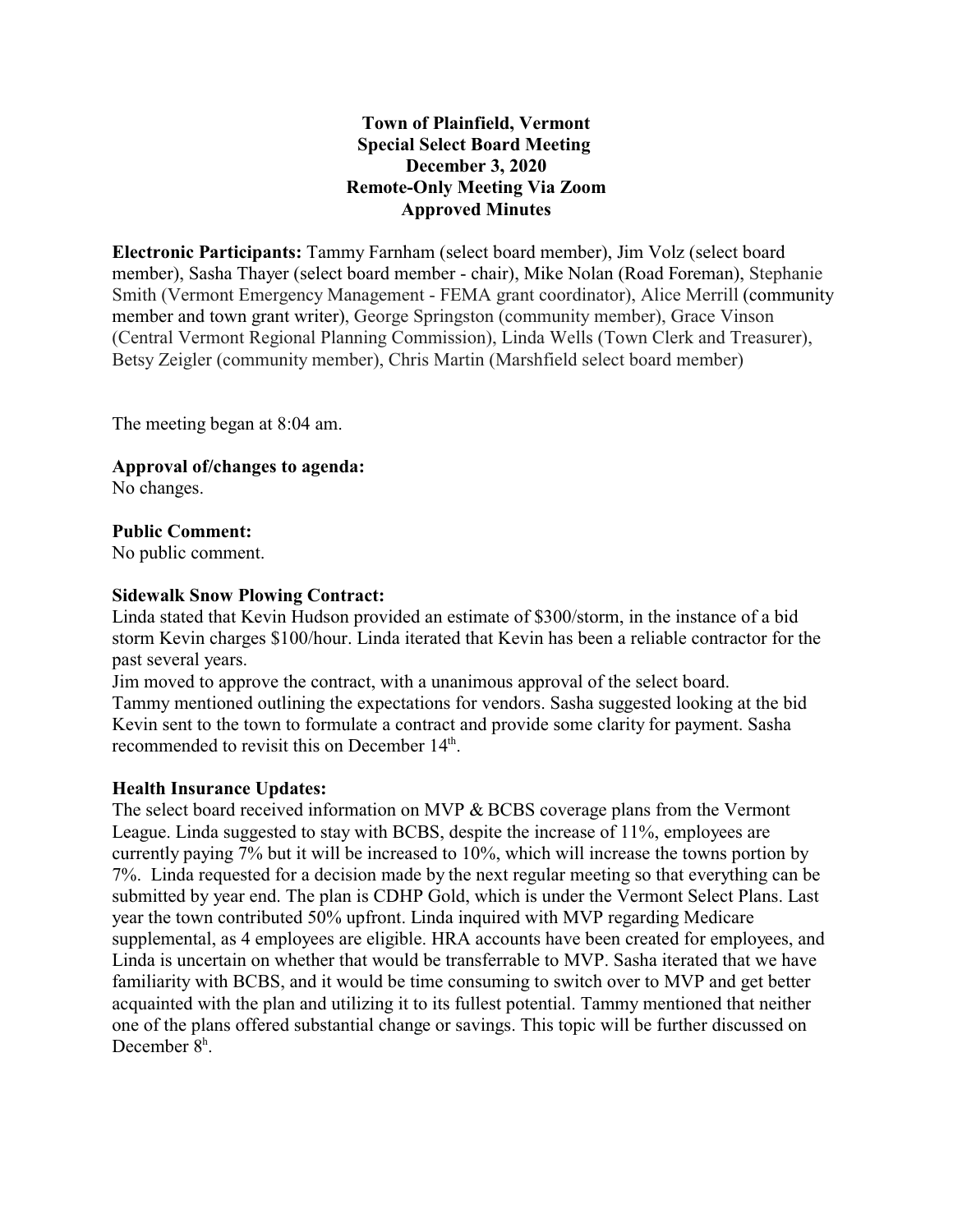Budget Considerations for 2021/2022 and what an 11% increase for health insurance would look like on a budget consideration. Linda indicated that the potential 9% increase in education taxes will be a huge hit for tax payers, and suggested reducing some of the reserve funds to level fund the budget. Tammy stated that reserves are helpful in cushioning and fears that decreasing those funds will create a tax burden down the road. Sasha requested for Linda to outline the various reserve funds and what some annual allocations are and the final balance, and reconvene on the next budget meeting scheduled for December 8<sup>th</sup>.

### **Website Updates:**

Jim indicated that it appears updates were made to the Town Clerk page. Linda requested for the updates to be made on the front page. Jim suggested for an "Announcements from Town Clerk" section to be made for these updates to be clear and organized. Sasha iterated the importance of using the material provided by committees and the town office rather than rewriting material to ensure it is correct. Jim said that he would explore this further with Kathy. Linda has directly contacted Kathy, and she has expressed concern for punctuality and accuracy. Jim said that he would request Kathy to post exactly what Linda requests, as she is currently changing/deleting the language provided. If changes are made to the material Linda provided, changes should be sent back to Linda for approval prior to posting on the website. Sasha requested for the back and forth to be kept to a minimum. Jim agreed and said that he would talk with Kathy regarding these concerns.

### **Town Meeting Logistics:**

Town meeting will look a lot differently this coming year and it does not seem feasible to have the meeting at the Town Hall, but instead will require Australian ballots. Linda will forward the email from the Vermont League to the select board regarding the logistics. Bobby (the Town Clerk for Marshfield) reached out to Linda regarding absentee balloting and the possibility of meeting with the Marshfield select board pertaining to the logistics of Town Meeting (due to the school system). Despite the use of the Australian ballot, informational meetings will need to be held – Tammy suggested to hold several meetings and post them for people to watch them if they are unable to attend. This will be further discussed on December 14<sup>th</sup> to allow for input from community members and proper warranting.

#### **Brook Road Bridge Project:**

The town's share- cost portion of the funding would be 25%. Tammy inquired about moving forward, as there are two significant projects underway. The deadline for the FEMA grant is January 6<sup>th</sup>. \$1.4 million-dollar project Stephanie indicated that funding is distributed annually so it would be something that the town could apply for down the road and table the project for now. Stephanie reminded that FEMA takes a while to distribute funding, so it likely would take a year after applying to receive funding. There are no concrete opportunities for match, Grace mentioned that tabling the project for now would allow time to search for match funding. 5% would be allocated for management costs for managing the grants, RFP's, or hire out a project manager (approx. \$70,000), this 5% would be covered 100% by FEMA. Stephanie indicated that construction costs tend to go up, so that might be a pitfall of delaying the project. Susan asked about how much it costs the town when the road gets washed out – Stephanie said that if the town meets the threshold then FEMA pays 75% of the project costs to repair the project in-kind, if the down does not meet the thresholds then the town is responsible for 100%. George and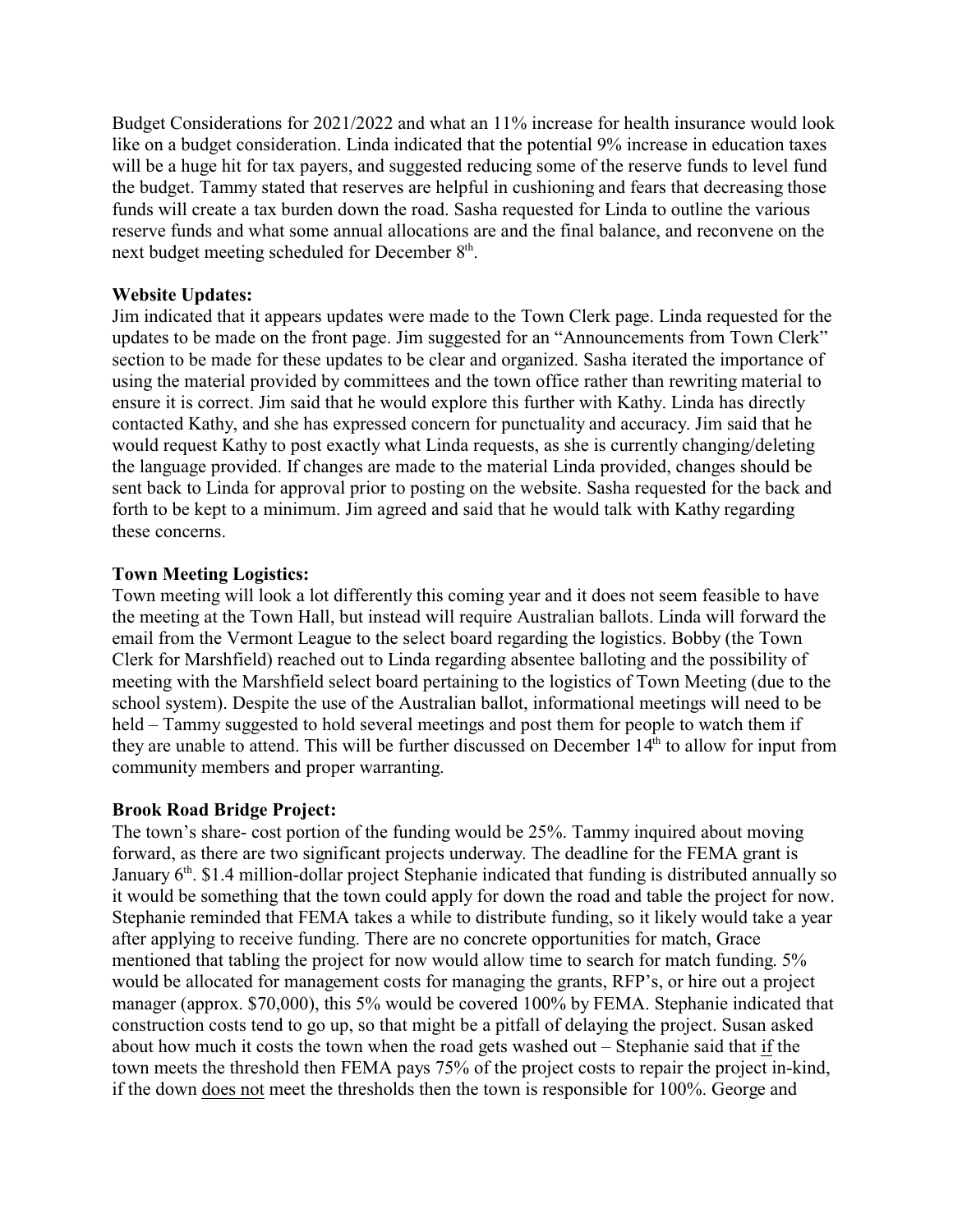Susan mentioned their concern about the washout around the bridge and the continuous degrading of the land around the bridge. George requested for the town to keep this project as a "high-priority". Susan enquired about bonding for the project and how long it would take for the project to be paid off, terms can be upward of 25 years at a fixed rate, bonds have not yet been considered for this project. Susan asked about the liability from the town in the instance of a calamity, Sasha indicated that in the instance of a natural disaster the town may not be liable. There are limited resources of the town and Tammy added that she doesn't know how the town could be held liable for a natural disaster. Betsy requested for this project not to be completed at the same time as the route-2 intersection project. Sasha indicated that the project might be more feasible with the possibility of a bond, as it will not be a huge upfront cost. Tammy reminded that the town does not have any match funding, and the grant comes up annually which might allow more time to find match funding and pursue the grant at a later timeframe to ensure the timeframe does not interfere with the RT-2 & pedestrian bridge project so that the projects are staggered. Stephanie stated that the amount of funding may fluctuate from year-to-year and the grant is extremely competitive so it is not guaranteed. She said that it will be easier to receive funding when the "pot of funding" is larger. Alice asked about looking into bonding and what the role of Grace would be in finding funding and getting answers, Grace replied that she would look into various possibilities and get them back to the town in the next few weeks. Susan enquired about how the town would be funding the pedestrian bridge project and the RT-2 intersection project. Tammy stated that the town has money set aside for funding on the pedestrian bridge project, but the final cost is still unknown. The cost to the town for the RT-2 project is for the utilities under RT-2, the current cost is anticipated to be \$200,000-250,000 and the town will pursue grants to help cover funding for those costs. Betsy requested for Grace to help the town think strategically about how to make the three upcoming projects affordable for the town. Alice suggested for the town to invite Grace back once she has done some research on funding to ensure the project keeps moving along. Tammy suggested to not move forward with grant application, as prolonging the project will not jeopardize funding and will help to stager upcoming projects for the town of Plainfield.

Tammy moved to not proceed with the FEMA grants for this year's grant process for the Brook Road Bridge project.

Sasha changed Tammy's motion include not proceed with the FEMA grants for this year's grant process for the Brook Road Bridge project **today** with an approval from Tammy & Jim. Sasha chose to abstain.

Jim added that the town will not find out if they have received funding until August. Stephanie suggested that if there is potential for moving forward with the grant project then Alice should start the grant process. Tammy added that working on 3 projects does not seems realistic and is premature. Jim suggested applying for the grant and at town meeting voting on the project, Tammy stated that it might make sense to vote at town meeting, then proceed with the grant the following year. Stephanie assured that it would be unlikely for the grant to change drastically. Sasha reminded that the hazard of the bridge continues. Tammy added that doing next year's grant seems much more feasible to figure out financing for the project and help to stagger the current projects. Alice suggested allowing her to acquaint herself with the FEMA grant software, which may help to ease the process. Tammy reminded that proceeding with the grant before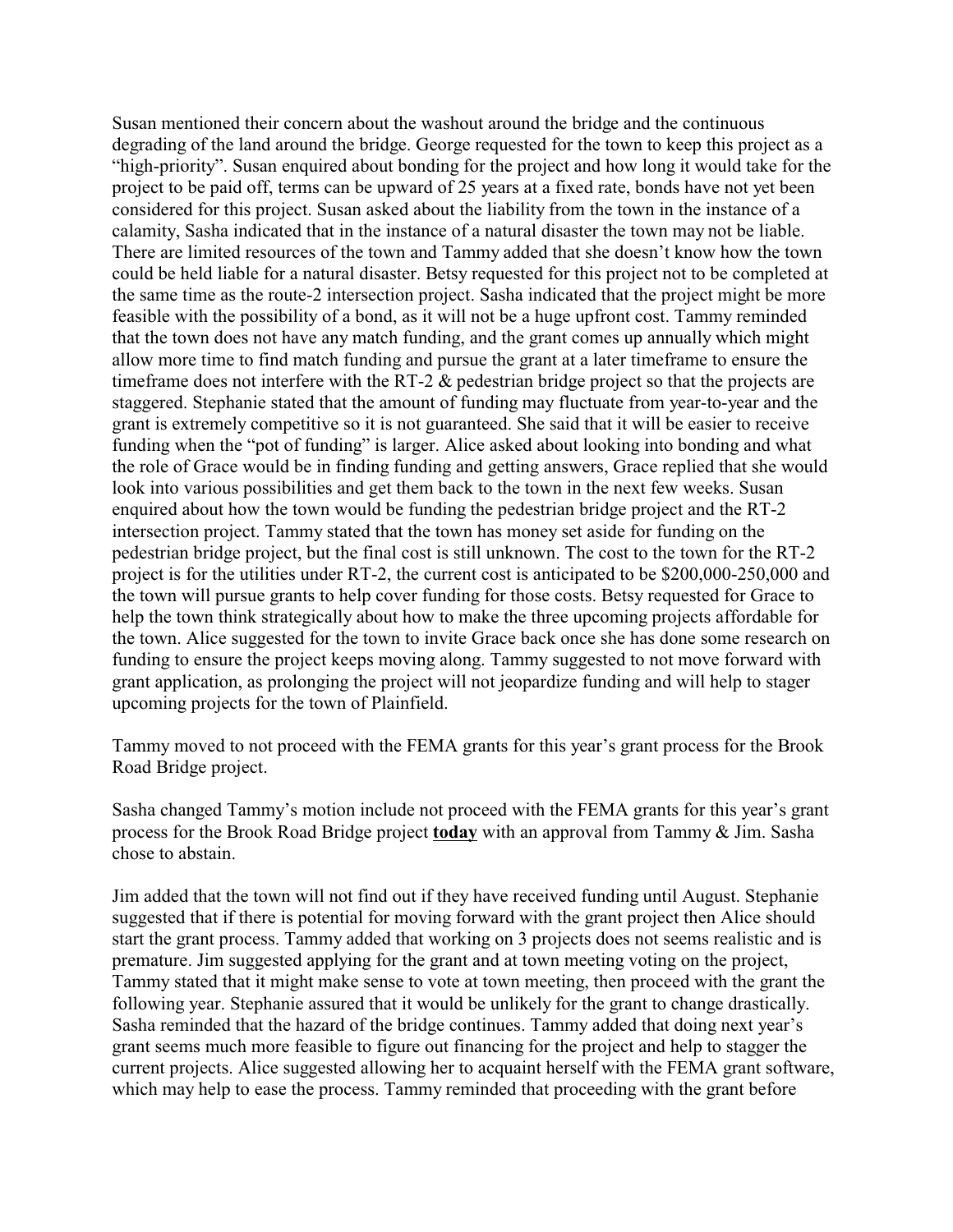putting this before voters spends town money before getting the approval from the voters. This will be further discussed on December 14<sup>th</sup>.

Jim moved to authorize Alice to get familiar with the FEMA software in order to move forward with the grant, with an approval from Jim & Sasha. Tammy apposed.

## **Road Crew Mutual Aid:**

Chris from the Marshfield select board joined the meeting to talk about a mutual aid scenario for the instance for employees needing to quarantine. Chris has also talked to the Cabot select board to see if it was something that they were interested in and intend to hold a meeting regarding a mutual aid on Monday December 3rd at 7am at the Cabot Town Garage (Walden will also be invited). Mike stated that he may be unable to attend in person due to quarantine. Chris stated that if it snows the meeting will be rescheduled. Tammy thanked Chris for being proactive. Chris stated that Marshfield and Plainfield have a good working relationship. Tammy asked about subdrivers if needed, Chris mentioned that Marshfield has a sub-driver (retired road foreman – Dan) that might be willing to help out in Plainfield. Sasha volunteered to attend the meeting at the Cabot Town Garage.

Chris mentioned Town Meeting and school voting via ballot. Chris suggested to proceed with a meeting including Plainfield & Marshfield select boards to finalize the logistics. Tammy suggested to warrant a special meeting to join the Marshfield Select Board meeting on Tuesday December 15<sup>th</sup> (time TBD) to discuss further. Chris will ask Bobby to send the details that Marshfield has discussed to bring the Plainfield select board up to speed, and discuss at the December 14<sup>th</sup> meeting.

## **Road Crew Update:**

Tammy enquired about why an employee is quarantining as she was unaware. Tammy urged communicating these things to the select board. Mike stated that another employee got out of quarantine yesterday. Sasha said that she was aware of both situations but did not communicate the news to the rest of the select board. Tammy requested to talk about this further in executive session as she is very concerned about not being aware of employees quarantining. Tammy stated that it's difficult for the select board to manage problems if select board members are unaware of problems at hand. Tammy requested to be aware of employees who are quarantining, and if Sasha is being notified then Tammy would like the remaining select board members to be aware of the situation. Jim stated that he does not believe that the select board needs to be involved unless it becomes a problem. Tammy iterated that she and the remaining select board should be proactive, and being aware of these circumstances is extremely important. Jim stated Linda needs to be aware that if one person has a conversation with her that it should not be assumed that the remaining select board members are aware. Sasha stated that she does her best to vet her conversations with Linda and pass along the important information. Mike stated that it takes three guys to manage a foot of snow, two employees can manage the snow if it is less than a foot. Sasha stated that she will be proactive in positing on FPF & FB requesting for people to do their errands before the storm, as it may take longer to clear the roads throughout the storm. Sasha mentioned that she can do this for the road crew going forward if needed (for big storms, equipment breakdowns, etc.) and make the select board aware of these circumstances so that everyone is aware of these broad issues.